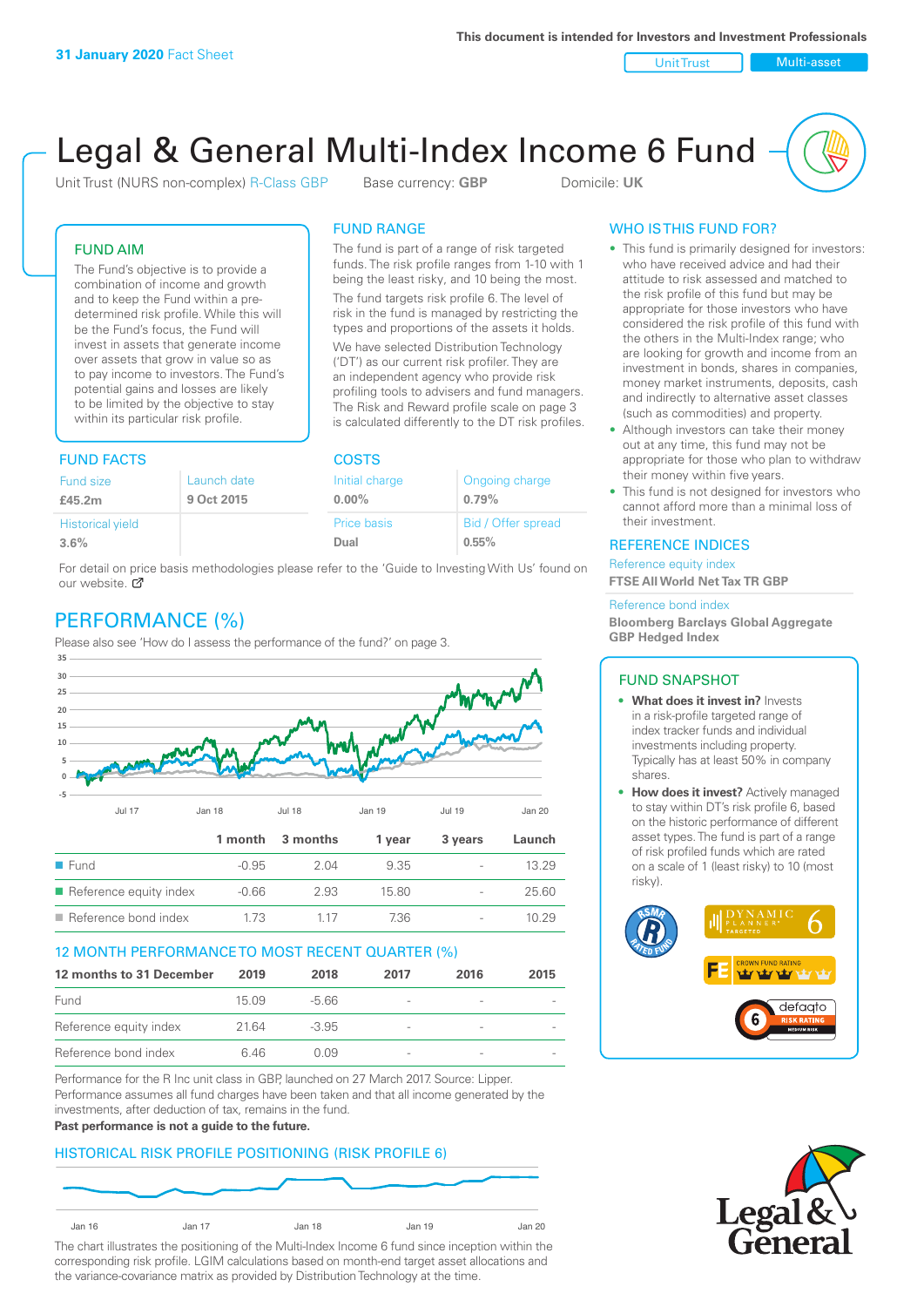# Legal & General Multi-Index Income 6 Fund

Unit Trust (NURS non-complex) R-Class GBP

# PORTFOLIO BREAKDOWN

All data source LGIM unless otherwise stated. Totals may not sum due to rounding.





### FUND MANAGERS

The fund managers have responsibility for managing the multi-index fund range. They are part of the Multi-Asset Funds (MAF) team in LGIM. This team focuses on designing and managing multi-asset funds that are tailored to match the specific objectives of various client types. The team sits within a wider Asset Allocation team which combines both depth of experience with a broad range of expertise from different fields, including fund management, investment consulting and risk management roles.

# TOP 10 HOLDINGS (%)

| <b>L&amp;G UK Index Trust</b>                                    | 13.0 |
|------------------------------------------------------------------|------|
| iShares UK Dividend UCITS ETF                                    | 9.8  |
| L&G Emerging Markets Government Bond (US\$) Index Fund           | 8.2  |
| L&G Emerging Markets Government Bond (Local Currency) Index Fund | 8.0  |
| L&G US Index Trust                                               | 6.1  |
| L&G High Income Trust                                            | 5.9  |
| L&G Global Emerging Markets Index Fund                           | 5.1  |
| L&G European Index Trust                                         | 5.0  |
| <b>L&amp;G Pacific Index Trust</b>                               | 4.7  |
| L&G Global Listed Infrastructure Index Fund                      | 4.0  |

**Important:** Due to exceptional market conditions, spreads are currently volatile and may be higher than indicated. To see the latest spread visit www.legalandgeneral.com/ chargesandfees Ø